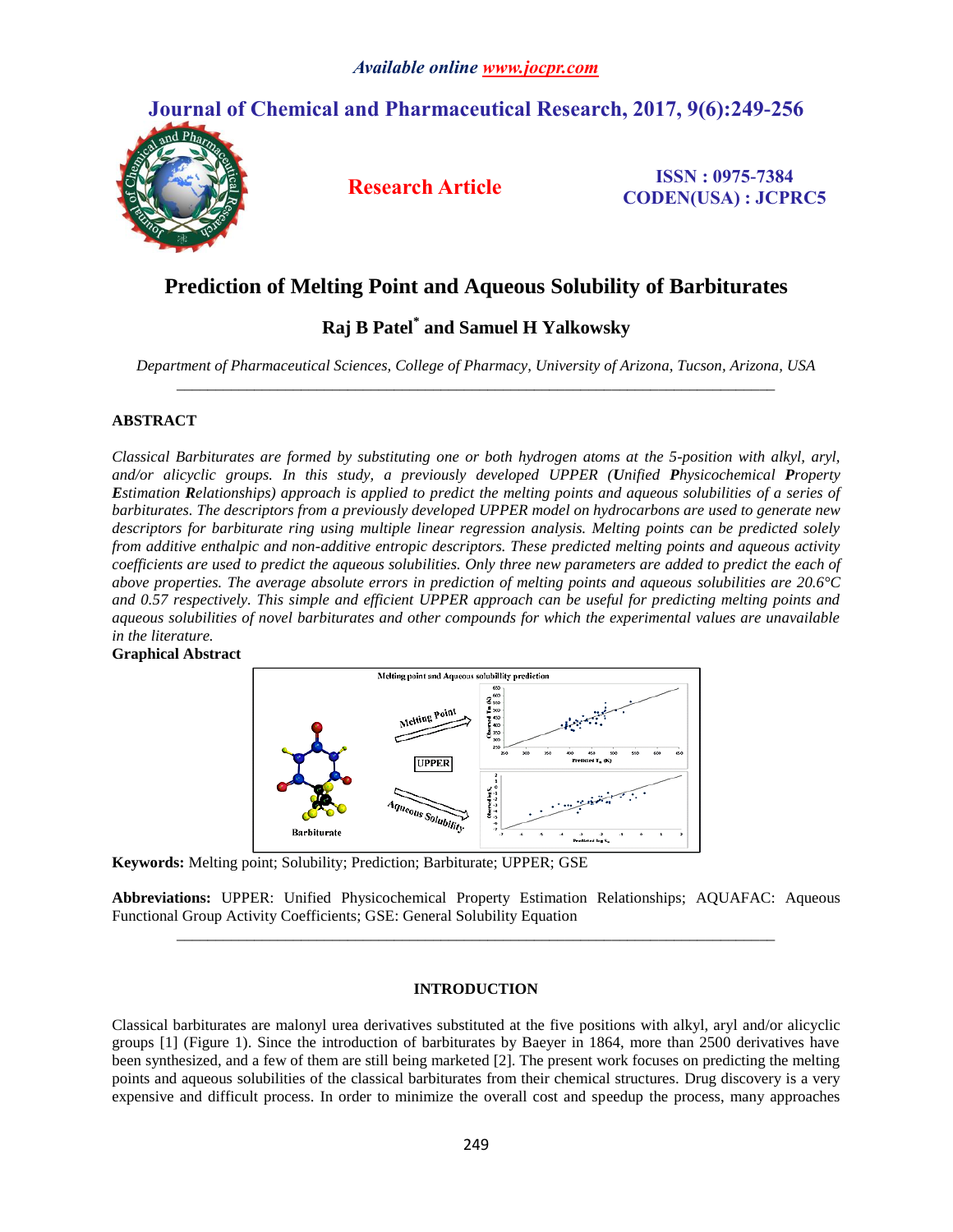have been developed to estimate physicochemical properties of drugs before they are synthesized [3,4]. The UPPER approach developed by Yalkowsky et al. [5] offers a rapid and inexpensive means of calculating melting points, vapor pressures, aqueous solubilities and other biorelevant properties. The melting point has wide application in the field of pharmaceutical, biochemical and environmental sciences because of its relationship with the solubility and vapor pressure [6]. Recently, Lian et al. used the UPPER model to predict the melting point of a large number of hydrocarbons [7]. The aqueous solubility is an important determinant of dissolution rate, absorption, and bioavailability. Poor aqueous solubility is a key problem during formulation development and drug design [8]. The GSE (General Solubility Equation) developed by Jain and Yalkowsky requires the calculated octanol-water partition coefficient and the experimental melting point to predict the aqueous solubility [9]. Yalkowsky and Pinal used the GSE to calculate the aqueous solubility of several barbiturates [10]. In this manuscript, we applied UPPER model only to the classical barbiturates, as besides general ring structure only other substitution at five positions is hydrocarbon moieties (Figure 1). Here, only UPPER is used to predict the melting points while both UPPER and GSE are used to calculate the aqueous solubilities of barbituric acid derivatives.

 $\mathcal{L}_\text{max}$ 



**Figure** 1: General structure of barbiturate  $(R_1, R_2 = H, \text{alkyl}, \text{aryl}, \text{and/or alive})$ 

### **The Upper Model Melting point:**

Melting points  $T_m$  (K) are calculated using equation 1.

$$
T_m = \frac{\Delta H_m}{\Delta S_m} (1)
$$

Where,  $\Delta H_m$  is the total enthalpy of melting (kJ/mol), and  $\Delta S_m$  is the total entropy of melting (J/K ⋅ mol) as described below.

## **Enthalpy of melting:**

The enthalpy of melting is defined as the total change in the enthalpy when one mole of crystal is converted into liquid. i.e.,

$$
\Delta H_m = H^L - H^C \tag{2}
$$

Where,  $H^L$  is the molar enthalpy of a liquid phase and  $H^c$  is the molar enthalpy of a crystal phase. The enthalpy of melting is an additive property that can be calculated by the sum of constituent group contributions as expressed in equation 3.

$$
\Delta H_m = \sum n_i m_i \tag{3}
$$

Where,  $n_i$  is the number of times that group  $i$  appears in the compound, and  $m_i$  is the contribution of group i to the total enthalpy of melting.

## **Entropy of melting:**

The entropy of melting is defined as the change in the molar entropy when the crystal converted into the liquid. Hence,

$$
\Delta S_m = S^L - S^C \quad (4)
$$

Where,  $S<sup>L</sup>$  is the molar entropy of a liquid phase and  $S<sup>c</sup>$  is the molar entropy of a crystal phase. Based on the Boltzmann equation, the molar entropy of melting is related to the logarithm of  $\rho_m$ , the ratio of the probabilities of existence of the crystal phase to that of the liquid phase. That is

$$
\Delta S_m = -R \ln \rho_m \tag{5}
$$

Where,

$$
\rho_m = \frac{P^C}{P^L} \tag{6}
$$

Where,  $P^C$  and  $P^L$  are the probabilities of achieving the crystal and liquid state, respectively.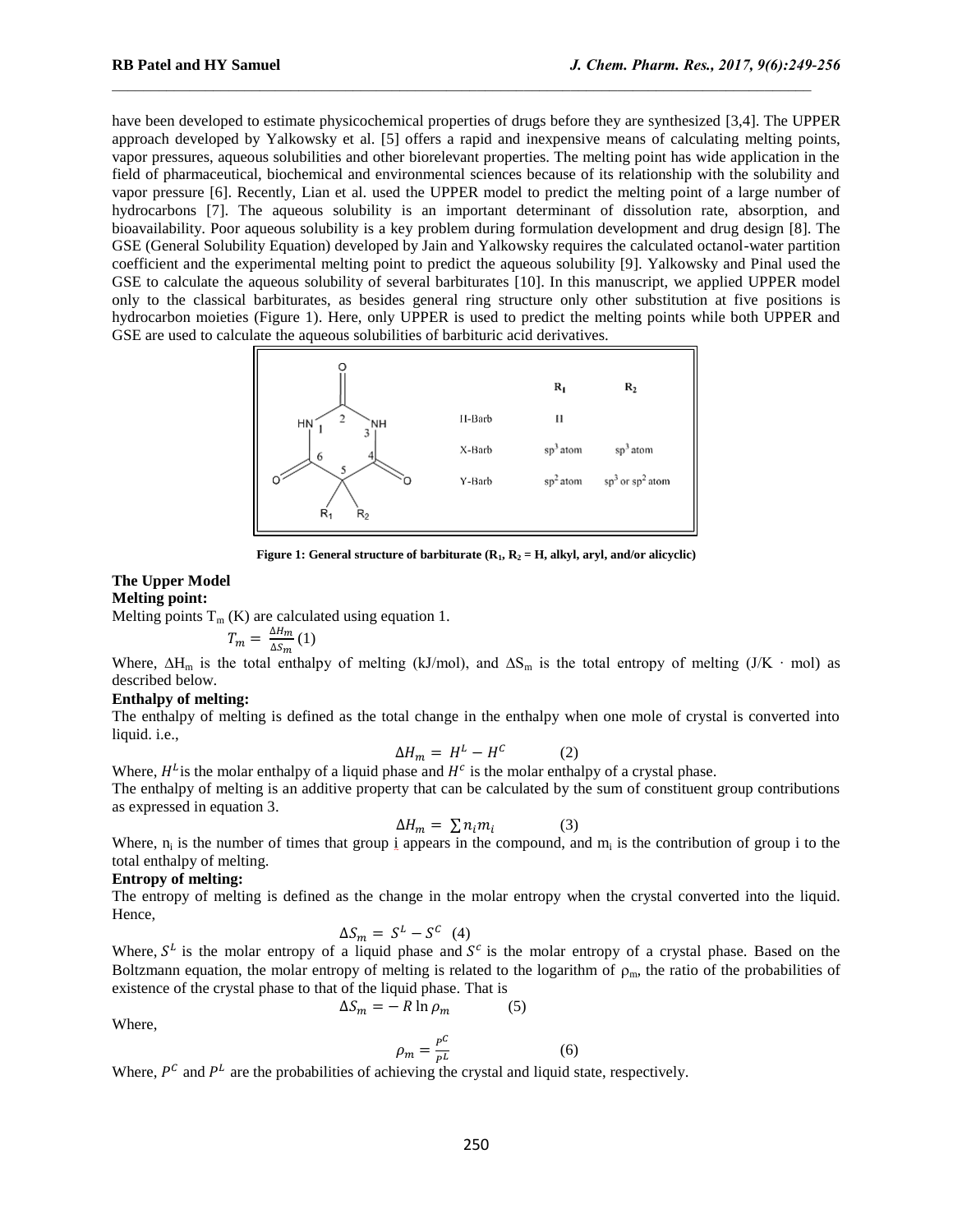The probability of achieving the crystal phase is equal to the number of ways in one mole of molecules can be arranged that conform to the requirements of a crystal, divided by the total number of ways in which all possible phases can exist. In the case of a substance that exists only as a liquid and a solid phase,

 $\mathcal{L}_\text{max}$ 

$$
P^{C} = \frac{\Omega^{C}}{(\Omega^{C} + \Omega^{L})} \text{ and } P^{L} = \frac{\Omega^{L}}{(\Omega^{C} + \Omega^{L})}
$$
(7)

Where, the numerators are the number of ways in which the crystal and liquid can be achieved, respectively and the denominator is the total number of ways in which the molecule can exist.

Combining equations 4 thru 7 gives,

$$
S^{C} = -R \ln \frac{\Omega^{C}}{(\Omega^{C} + \Omega^{L})} \text{ and } S^{L} = -R \ln \frac{\Omega^{L}}{(\Omega^{C} + \Omega^{L})}
$$
(8)

Where, R is the gas constant.

Walden [11] estimated the entropy of melting of a variety of coal tar derivatives as approximately 57 J/K·mol (Walden's Rule). This constant value of the entropy of melting is traditionally use for all organic compounds. However, deviations from Walden's rule are common.

Bondi reported that the total entropy of melting could be explaine as the sum of its rotational  $(\Delta S_m^{rot})$ , conformational  $(\Delta S_m^{conf})$  and expansional  $(\Delta S_m^{expan})$  components [12].

$$
\Delta S_m = \Delta S_m^{rot} + \Delta S_m^{conf} + \Delta S_m^{expan}(9)
$$

Three geometric descriptors; symmetry  $(\sigma)$ , flexibility  $(\phi)$  and eccentricity  $(\epsilon)$  are used in UPPER to characterize each type of entropic component, respectively.

As described by Lian and Yalkowsky, the rotational symmetry  $(\sigma)$  is defined as the number of positions into which a molecule can be placed that are identical to a reference position [7]. Since highly symmetrical molecules can crystallize more readily, they have lower entropies of melting. If the rotational symmetry number is incorporated as the probability ratio into the Boltzmann equation (equation 5), then

$$
\Delta S_m^{rot} = -R \ln \sigma \tag{10}
$$

The molecular flexibility number  $(\phi)$  is related to the ratio of the total number of possible conformations of a compound in the crystal to that of the liquid. The conformational component of entropy is related to the molecular flexibility as highly flexible molecules can have many conformations in the liquid and are less likely to be in the single trans-conformation of crystal. Thus, they tend to have higher entropies of melting. By incorporating the flexibility number as the probability ratio into the Boltzmann equation, we get:

$$
\Delta S_m^{rot} = -R \ln \phi \tag{11}
$$

For a hypothetical long chain normal alkane with completely free bond rotation (assuming equal energies for the trans and two gauche conformations), the probability of being in the all-trans form would be 0.33. According to Wunderlich, the trans conformation is more stable than the gauche conformation by 2.09 KJ/mol, and certain combinations of adjacent gauche conformations would place two atoms in the same place. Correcting for these effects gives the overall probability of a molecule to being in the all transform is

$$
\phi = (0.4)^{\Phi} \tag{12}
$$

Where,  $\Phi$ , the effective number of torsional units in the molecule.

In UPPER, this effective number of torsional units is calculated using equation 13.

$$
\Phi = \text{LIN} + 0.3 \text{ROT}^* + 0.5(\text{BR} + \text{SP2} + \text{RING}) - 1 (13)
$$

Where, LIN is the sum of all non-ring, non-terminal sp<sup>3</sup> atoms; ROT<sup>\*</sup> is the sum of all freely rotating linear chain sp<sup>3</sup> atoms less 4 (e.g. Octane has six linear chain sp<sup>3</sup> atoms, so  $ROT^*$  value is 2); BR is the sum of all branched, non-ring  $sp<sup>3</sup>$  atoms; SP2 is the sum of all non-ring, non-terminal sp<sup>2</sup> atoms; RING is the total number of independent single, fused or conjugated aromatic rings present in the molecule.

Molecular eccentricity  $(\epsilon)$  is defined as the total number of atoms in the aromatic and/or aliphatic rings. It is related to the packing efficiency of molecules in the crystal, and thus, to the amount of expansion required for melting. Since highly eccentric molecules are more likely to pack efficiently in the crystal, they need more expansion to from a liquid. This gives them higher entropy of melting. By substituting the probability ratio of the Boltzmann equation with the eccentricity, we get:

$$
\Delta S_m^{expan} = R \ln \varepsilon \tag{14}
$$

Using equation 9,10,11, and 14, the total entropy of melting can be described as:

 $\Delta S_m = W' - R \ln \sigma - R \ln \phi + R \ln \varepsilon$  (15)

Where,  $W'$  is the modified Walden's Rule constant.

In base 10 logarithmic terms it can be represented as,

 $\Delta S_m = W' - 19.1 \log \sigma + 7.6 \Phi + 19.1 \log \varepsilon$  (16)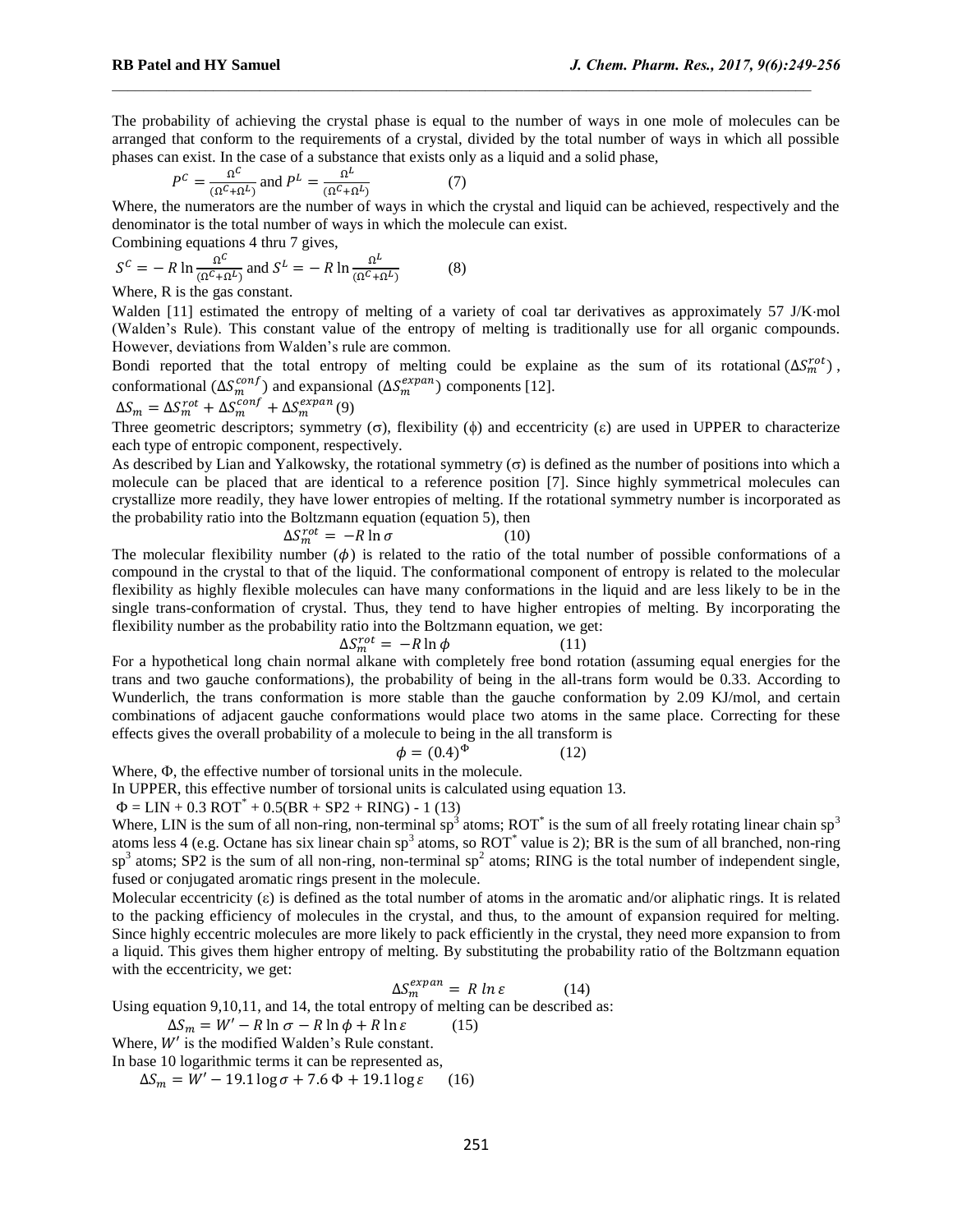As described by Lian and Yalkowsky [7], the deviation form ideal entropy of melting is common, the entropy of melting for hydrocarbons can be well described by the following empirical equation:

 $\mathcal{L}_\text{max}$ 

 $\Delta S_m = 43.54 - 8.95 \log \sigma + 7.93 \Phi + 9.16 \log \varepsilon_{ar} + 9.43 \log \varepsilon_{al}$  (17) Where,  $\varepsilon_{ar}$  and  $\varepsilon_{al}$  are the molecular eccentricity contribution for the aromatic and the aliphatic rings respectively. The lower coefficients in equation 17 reflect the facts that the crystal is not a perfect crystal and the liquid is not a perfect liquid.

### **Ideal solubility:**

The ideal solubility of a crystalline solute,  $X_i^C$ , is its solubility in a hypothetical perfect solvent, i.e., one in which the solute-solvent interactions are exactly equal to the sum of the solute-solute and solvent-solvent interactions. It is entirely dependent on the crystallinity of the solute and independent of the solvent. The ideal solubility can be thought of as the ratio of the solubility of a crystal in any solvent to the solubility of its hypothetical supercooled liquid in the same solvent. The ideal solubility is approximated from the Clausius-Clapeyron equation or the Van't Hoff equation, both of which can be expressed as equation 18 [9],

$$
\log X_i^C = -\Delta S_m \frac{(T_m - T)}{2.303 RT}
$$
 (18)

Where, T and  $T_m$  are the room temperature and melting point in Kelvin and R is the gas constant.

#### **Approximate ideal solubility:**

Incorporating Walden's Rule  $(\Delta S_m = 57 \text{ J/K mol})$  into the above equation gives,

$$
\log X_i^C = -0.01 \, (T_m - T) \tag{19}
$$

Which can be written in celsius as

$$
\log X_i^C = -0.01 \, (MP - 25) \tag{20}
$$

#### **Aqueous activity coefficient:**

The logarithm of the aqueous activity coefficient log  $\gamma_w$  (like the enthalpy of melting) is a group additive property. Myrdal and Yalkowsky developed the AQUAFAC (AQUeous Functional group Activity Coefficients) model to calculate the total logarithmic aqueous activity coefficient by adding all group contribution as expressed in equation 21 [13].

 $\log \gamma_w = \sum n_i q_i$  (21)

Where,  $n_i$  is the number of times that group i appears in a compound and  $q_i$  is the contribution of group  $i$  to the total logarithmic aqueous activity coefficient.

#### **Aqueous solubility:**

The molar aqueous solubility  $(S_w)$  is the ratio of the ideal solubility of a solute to its aqueous activity coefficient [14]. In logarithmic terms it is,

$$
\log S_w = \log X_i^c - \log \gamma_w \tag{22}
$$

Where,  $\log X_i^c$  is obtained by equation 18 and  $\log \gamma_w$  by equation 21.

# **EXPERIMENTAL**

#### **Data**

The reported experimental melting point and aqueous intrinsic solubility values of 44 5-substituted barbiturates were collected from Prankerd and McKeown [15], Pinal and Yalkowsky [10], Hughes et al. [16], and the Merck Index [17] are listed in Table 1. This table includes the melting points (Range between 364 K to 561 K) and aqueous molar intrinsic solubilities (which range between 3.45 E-5 M to 0.12 M). The partition Coefficient (log P) values were obtained from Advanced Chemistry Development Software V11.02 [18].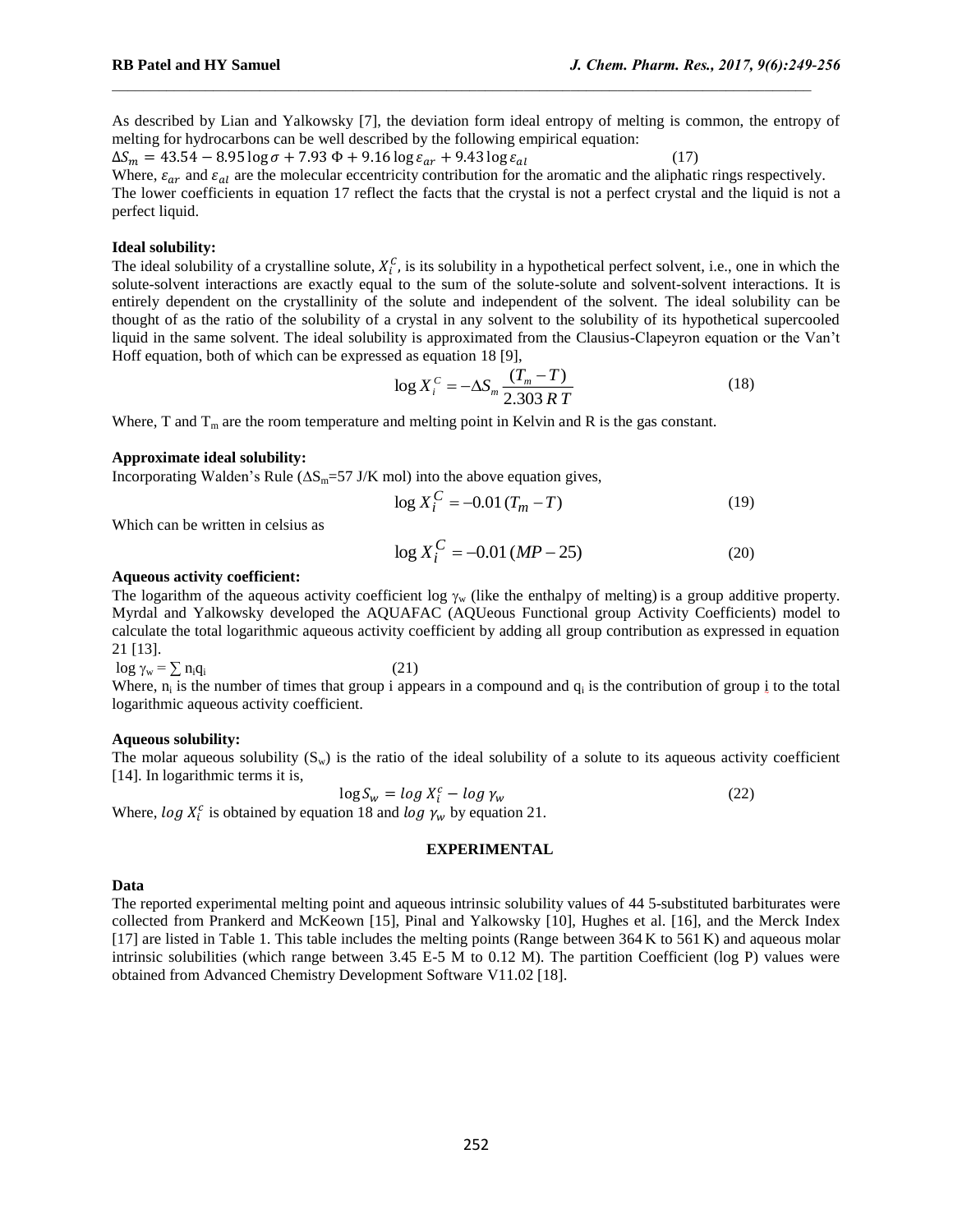| N <sub>0</sub>          | <b>Name of Barbiturate</b>                       | Exp.<br><b>MP</b><br>(K) | Pred.<br><b>MP</b><br>(K) | <b>Residual</b>  | Exp. log<br>$S_{w}$ | <b>GSE</b><br>$log S_w$ | <b>Residual</b> | <b>UPPER</b> log<br>$S_{w}$ | <b>Residual</b> |
|-------------------------|--------------------------------------------------|--------------------------|---------------------------|------------------|---------------------|-------------------------|-----------------|-----------------------------|-----------------|
| $\mathbf{1}$            | 5,5-Diethylbarbiturate                           | 463                      | 431                       | 32               | $-1.4$              | $-1.95$                 | $-0.56$         | $-1.47$                     | $-0.07$         |
| $\mathbf{2}$            | 5,5-Di-i-propylbarbiturate                       | 501                      | 505                       | $\overline{4}$   | $-2.77$             | $-3.04$                 | $-0.27$         | $-2.41$                     | 0.36            |
| 3                       | 5,5-Dimethylbarbiturate                          | 551                      | 482                       | 69               | $-1.74$             | $-1.82$                 | $-0.07$         | $-0.26$                     | 1.48            |
| $\overline{\mathbf{4}}$ | 5,5-Diphenylbarbiturate                          | 561                      | 539                       | 22               | $-4.2$              | $-2.38$                 | 1.81            | $-3.18$                     | 1.02            |
| 5                       | 5,5-Dipropylbarbiturate                          | 420                      | 392                       | 27               | $-2.47$             | $-2.54$                 | $-0.07$         | $-2.46$                     | 0.01            |
| 6                       | 5-Allyl-5-neopentylbarbituric acid               | 429                      | 426                       | 3                | $-2.80^{p}$         | $-3.01$                 | $-0.22$         | $-2.5$                      | 0.3             |
| $\overline{7}$          | 5-Allyl-5-phenylbarbiturate                      | 432                      | 436                       | $\overline{4}$   | $-2.37$             | $-1.84$                 | 0.53            | $-1.7$                      | 0.67            |
| 8                       | 5-Ethyl-5-(1-ethylbutyl)barbituric acid          | 395                      | 400                       | 5                | $-3.06P$            | $-3.16$                 | $-0.1$          | $-3.51$                     | $-0.45$         |
| 9                       | 5-Ethyl-5-(3-methylbut-2-enyl)barbiturate        | 431                      | 441                       | 9                | $-2.25$             | $-2.69$                 | $-0.44$         | $-2.18$                     | 0.07            |
| 10                      | 5-Ethyl-5-allylbarbiturate                       | 435                      | 415                       | 20               | $-1.61$             | $-1.8$                  | $-0.18$         | $-1.02$                     | 0.59            |
| 11                      | 5-Ethyl-5-heptylbarbiturate                      | 391                      | 391                       | $\boldsymbol{0}$ | $-3.22$             | $-3.78$                 | $-0.56$         | $-4.42$                     | $-1.2$          |
| 12                      | 5-Ethyl-5-nonylbarbiturate                       | 378                      | 391                       | 13               | $-4.46$             | $-4.66$                 | $-0.2$          | $-5.54$                     | $-1.08$         |
| 13                      | 5-Ethyl-5-octylbarbiturate                       | 386                      | 391                       | 5                | $-3.94$             | $-4.21$                 | $-0.27$         | $-5$                        | $-1.06$         |
| 14                      | 5-Ethyl-5-pentylbarbiturate                      | 408                      | 392                       | 16               | $-2.34$             | $-2.93$                 | $-0.59$         | $-3.15$                     | $-0.81$         |
| 15                      | 5-Ethyl-5-propylbarbiturate                      | 417                      | 409                       | $\,8\,$          | $-1.49$             | $-2$                    | $-0.51$         | $-1.98$                     | $-0.49$         |
| 16                      | 5-Ethyl-barbiturate                              | 464                      | 479                       | 15               | $-0.92$             | $-1.07$                 | $-0.15$         | $-1.66$                     | $-0.73$         |
| 17                      | 5-i-Propyl-5-(3-methylbut-2-<br>enyl)barbiturate | 404                      | 472                       | 68               | $-2.59$             | $-2.77$                 | $-0.18$         | $-2.63$                     | $-0.04$         |
| 18                      | 5-Methyl-5-(3-methylbut-2-enyl)<br>barbiturate   | 466                      | 466                       | $\boldsymbol{0}$ | $-2.6$              | $-2.53$                 | 0.08            | $-1.59$                     | 1.01            |
| 19                      | 5-Methyl-5-allylbarbiturate                      | 440                      | 438                       | $\overline{c}$   | $-1.16$             | $-1.34$                 | $-0.18$         | $-0.43$                     | 0.73            |
| 20                      | 5-Methyl-5-ethylbarbiturate                      | 489                      | 458                       | 31               | $-1.23$             | $-1.7$                  | $-0.48$         | $-0.91$                     | 0.31            |
| 21                      | 5-Methylbarbiturate                              | 493                      | 479                       | 14               | $-1.13$             | $-0.85$                 | 0.27            | $-0.86$                     | 0.27            |
| 22                      | 5-t-Butyl-5-(3-methylbut-2-enyl)<br>barbiturate  | 485                      | 475                       | 10               | $-3.55$             | $-3.99$                 | $-0.44$         | $-3.07$                     | 0.48            |
| 23                      | Allobarbital                                     | 445                      | 400                       | 45               | $-2.08$             | $-1.89$                 | 0.19            | $-0.55$                     | 1.53            |
| 24                      | Amobarbital                                      | 430                      | 417                       | 13               | $-2.62$             | $-3$                    | $-0.38$         | $-3.02$                     | $-0.4$          |
| 25                      | Aprobarbital                                     | 415                      | 446                       | 31               | $-1.71$             | $-1.95$                 | $-0.23$         | $-1.48$                     | 0.24            |
| 26                      | Barbituric acid                                  | 521                      | 482                       | 39               | $-0.96$             | $-0.6$                  | 0.36            | 0.17                        | 1.12            |
| 27                      | <b>Butalbital</b>                                | 413                      | 423                       | 10               | $-2.12$             | $-2.44$                 | $-0.32$         | $-2.07$                     | 0.05            |
| 28                      | Butethal                                         | 398                      | 392                       | 6                | $-1.75$             | $-2.32$                 | $-0.58$         | $-2.46$                     | $-0.72$         |
| 29                      | Cyclobarbital                                    | 446                      | 461                       | 15               | $-2.27$             | $-2.48$                 | $-0.21$         | $-2.93$                     | $-0.65$         |
| 30                      | Cyclopentobarbital                               | 413                      | 460                       | 47               | $-2.46P$            | $-1.64$                 | 0.82            | $-1.71$                     | 0.74            |
| 31                      | Heptabarbital                                    | 448                      | 480                       | 32               | $-3$                | $-3.03$                 | $-0.03$         | $-3.66$                     | $-0.66$         |
| 32                      | Heptobarbital                                    | 499                      | 481                       | 18               | $-2.38$             | $-1.53$                 | 0.85            | $-1.59$                     | 0.79            |
| 33                      | Hexethal                                         | 398                      | 391                       | $\tau$           | $-3.05$             | $-3.34$                 | $-0.29$         | $-3.8$                      | $-0.75$         |
| 34                      | Idobutal                                         | 401                      | 381                       | $\overline{20}$  | $-2.17$             | $-2.48$                 | $-0.3$          | $-2.09$                     | 0.08            |
| 35                      | Isopropylbarbiturate                             | 489                      | 523                       | 34               | $-1.46$             | $-1.68$                 | $-0.22$         | $-2.11$                     | $-0.65$         |
| 36                      | Pentobarbital                                    | 402                      | 417                       | 16               | $-2.45$             | $-2.71$                 | $-0.26$         | $-3.02$                     | $-0.57$         |
| 37                      | Phenobarbital                                    | 448                      | 452                       | $\overline{4}$   | $-2.31$             | $-1.53$                 | 0.78            | $-2.18$                     | 0.13            |
| 38                      | Probarbital                                      | 471                      | 465                       | 6                | $-2.19$             | $-2.39$                 | $-0.2$          | $-1.95$                     | 0.23            |
| 39                      | Reposal                                          | 486                      | 463                       | 23               | $-2.77$             | $-3.48$                 | $-0.71$         | $-4.11$                     | $-1.34$         |
| 40                      | Secbutabarbital                                  | 441                      | 439                       | $\overline{2}$   | $-2.26$             | $-2.6$                  | $-0.33$         | $-2.51$                     | $-0.24$         |
| 41                      | Secobarbital                                     | 368                      | 404                       | 36               | $-2.33$             | $-2.5$                  | $-0.17$         | $-2.62$                     | $-0.29$         |
| 42                      | Talbutal                                         | 382                      | 423                       | 41               | $-2.02$             | $-2.13$                 | $-0.11$         | $-2.07$                     | $-0.05$         |
| 43                      | Vinbarbital                                      | 438                      | 400                       | 38               | $-2.46$             | $-2.14$                 | 0.32            | $-2.23$                     | 0.23            |
| 44                      | Vinylbital                                       | 364                      | 408                       | 44               | $-2.32P$            | $-1.34$                 | 0.98            | $-2.49$                     | $-0.17$         |

| Table 1: Experimental and predicted melting point and aqueous solubility |  |
|--------------------------------------------------------------------------|--|
|                                                                          |  |

 $\mathcal{L}_\text{max}$ 

Note: P Values obtained from ACD/Lab Software V11.02

In Tables 2 and 3, the first column shows the atomic composition of the groups considered and the first row gives the following the environmental descriptors.

X: the group is bonded only to  $sp^3$  hybrid atoms;

Y: the group is singly bonded to  $sp^2$  hybrid atom;

RG: the group is within an aliphatic ring;

AR: the group is within aromatic ring;

FU: the group is a bridgehead in an aliphatic ring system;

H: the group is bonded to H atom

Barb: the value for whole barbituric acid ring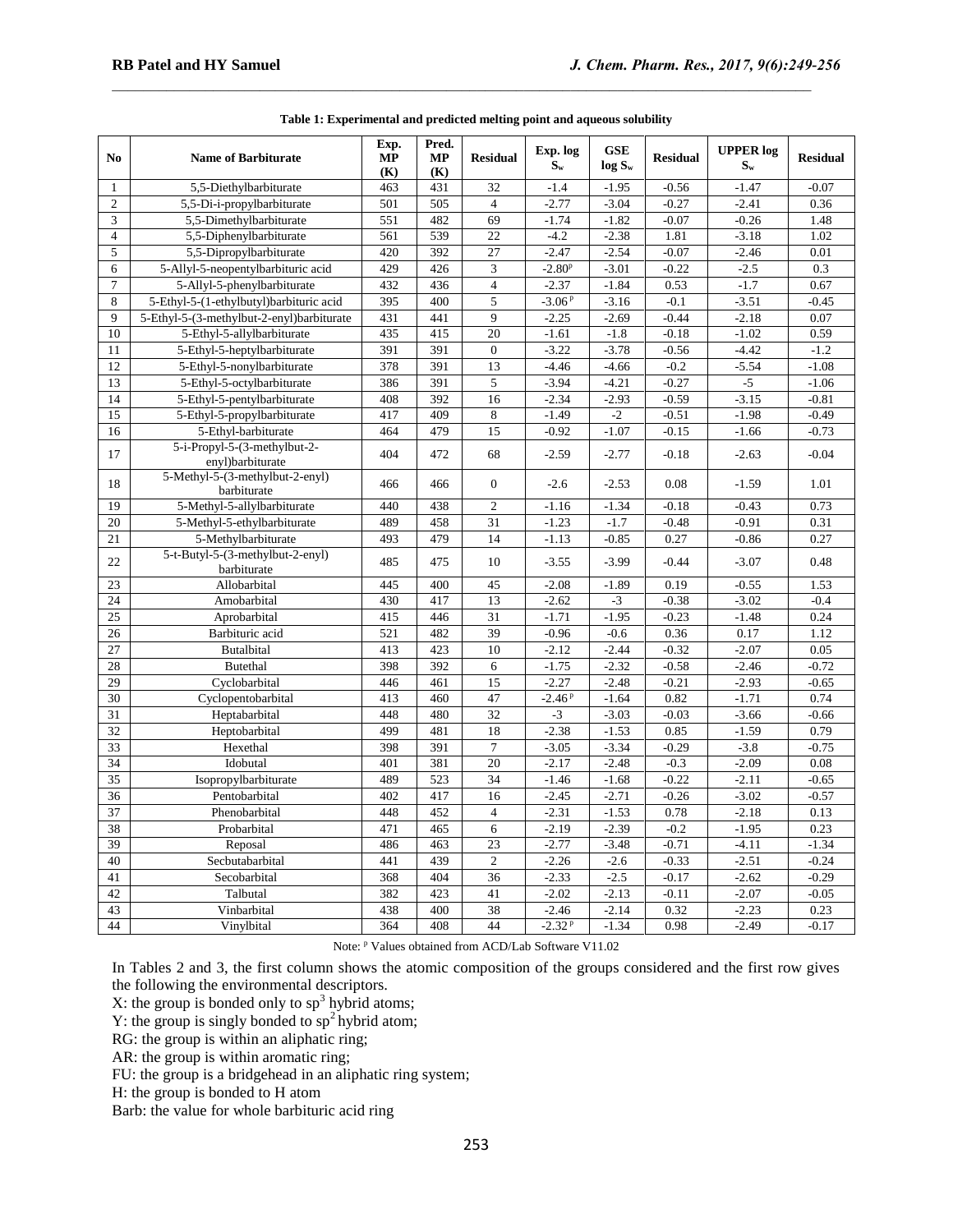| Group               | X     | Y       | RG                       | AR   | FU                       | $\bf H$                  |
|---------------------|-------|---------|--------------------------|------|--------------------------|--------------------------|
| 0                   | 1183  | 1785    | ٠                        | ٠    | $\overline{\phantom{a}}$ |                          |
| $\theta$            | 1906  | 684     | 1319                     | ٠    |                          | -                        |
| $-CH2$ <sup>*</sup> | 4000  |         |                          |      |                          | $\overline{\phantom{a}}$ |
| -CH                 | 1047  | $-1545$ | 836                      | 1387 | 1127                     | $\overline{\phantom{a}}$ |
| -C                  | $-85$ | $-2246$ | $-519$                   | 1219 | 1152                     | $\overline{\phantom{a}}$ |
|                     | 1371  |         |                          |      |                          |                          |
| #NAME?              | 1667  | 1399    | 973                      |      |                          | ۰                        |
| $=C$                | 1296  | $-1005$ | 531                      |      |                          |                          |
| -Barb               | 20859 | 18578   | $\overline{\phantom{a}}$ |      |                          | 23207                    |

**Table 2: Group contribution coefficients (J/mol) for the calculation of total enthalpy of melting**

 $\mathcal{L}_\text{max}$ 

| Table 3: Group contribution coefficients for the calculation of total logarithm aqueous activity |  |  |  |  |
|--------------------------------------------------------------------------------------------------|--|--|--|--|
|                                                                                                  |  |  |  |  |

| Group       | X        | Y        | RG       | AR    | <b>FU</b> | $\boldsymbol{H}$         |
|-------------|----------|----------|----------|-------|-----------|--------------------------|
| 0           | 0.958    | 0.711    |          |       |           | ۰                        |
| $\theta$    | 0.687    | 0.334    | 0.52     |       |           |                          |
| $(-CH_2)^2$ | $-0.018$ |          |          |       |           |                          |
| $-CH$       | $-0.1$   | $-0.342$ | 0.254    | 0.312 | 0.513     | $\overline{\phantom{a}}$ |
| $-C$        | $-0.662$ | $-0.89$  | $-0.291$ | 0.112 |           |                          |
|             | 0.627    |          |          |       |           |                          |
| #NAME?      | 0.284    | 0.29     | 0.269    |       |           |                          |
| $=C$        | $-0.044$ | $-0.23$  | 0.087    |       |           |                          |
| -Barb       | $-3.212$ | $-2.901$ |          |       |           | $-1.716$                 |

Each compound was broken down into the groups using the same molecular fragmentation scheme described by Lian and Yalkowsky. Microsoft Excel 2012 was used to perform all calculations for group counts, enthalpies of melting, entropies of melting, and aqueous activity coefficients. The barbiturate compounds are subdivided into three different groups based on whether they contain hydrogen, only sp3 atoms or at least one sp2 atoms at 5 position. These are designated as H-Barb, X-Barb, and Y-Barb, respectively (Figure 1). The mi and qi contributions of the barbiturate rings to the of enthalpy of melting and the aqueous activity coefficient were generated by subtracting the hydrocarbon group values in Tables 2 and 3 from the observed values.

### **Calculation of Melting Point by Upper**

For each compound the total entropy of melting  $(\Delta S_m)$  was estimated by equation 17. The total enthalpy of melting  $(\Delta H_m)$  for each barbiturate compound was calculated by multiplying the experimental melting point  $(T_m^{Obs})$  by the calculated entropy of melting. The enthalpy of hydrocarbon groups ( $\Sigma n_i m_i$ ) were obtained from Lian and Yalkowsky [\[7\]](#page-7-0). The mean enthalpy  $m_i^{bar}$  values for H-Barb, X-Barb, and Y-Barb (Table 2) were obtained from the difference between the calculated total enthalpy and the sum of the hydrocarbon values. Finally, the total enthalpies for predicting melting point were obtained by adding the calculated  $m_i^{bar}$  value to the hydrocarbon group values. These calculated enthalpy and entropy values were used to calculate melting point  $T_m^{Calc}$  via equation 23.

 $T_m^{Calc} = \frac{\Delta}{4}$  $\frac{\Delta H_m}{\Delta S_m} = \frac{\sum n_i m_i + m_i^b}{43.54 - 8.95 \log \sigma + 7.93 \Phi + 9.15}$  $\frac{\sum u_i n_i \pi n_i}{43.54 - 8.95 \log \sigma + 7.93 \Phi + 9.16 \log \varepsilon_{ar} + 9.43 \log \varepsilon_{al}}$  (23)

Where,  $m_i^{barb}$  is the group contribution value for one of the three above mentioned barbituric acid rings to the total enthalpy of melting.

# **Calculation of Solubility by Upper**

The effect of solute crystallinity is determined by incorporating the calculated entropy of melting and the calculated melting point into equation 18. The aqueous activity coefficient for each compound was calculated by adding the  $q_i^{barb}$  value for the ring to the sum of the hydrocarbon group values. These equations are combined to give:

$$
\log S_{w}^{Calc} = -\frac{(43.54 - 8.95 \log \sigma + 7.93 \Phi + 9.16 \log \epsilon_{ar} + 9.43 \log \epsilon_{al}) (T_{m}^{Calc} - T)}{2.303 RT} - (\sum n_{i} q_{i} + q_{i}^{barb}) \tag{24}
$$

The total aqueous activity coefficient for each barbiturate compound was calculated using equation 21. The aqueous activity coefficients of the hydrocarbon groups ( $\sum q_i m_i$ ) were calculated by adding group  $q_i$  values from Lian and Yalkowsky [\[7\]](#page-7-0). The aqueous activity coefficients  $q_i^{barb}$  values for H-Barb, X-Barb, and Y-Barb (Table 3) were obtained from the difference between calculated total aqueous activity coefficient and the sum of the hydrocarbon values. As shown in equation 24, the final calculated log  $\gamma_w$  for predicting solubility was obtained by adding the  $q_i^{barb}$  values and other substituted group values and these values were used to calculate log  $S_{w}^{Calc}$ .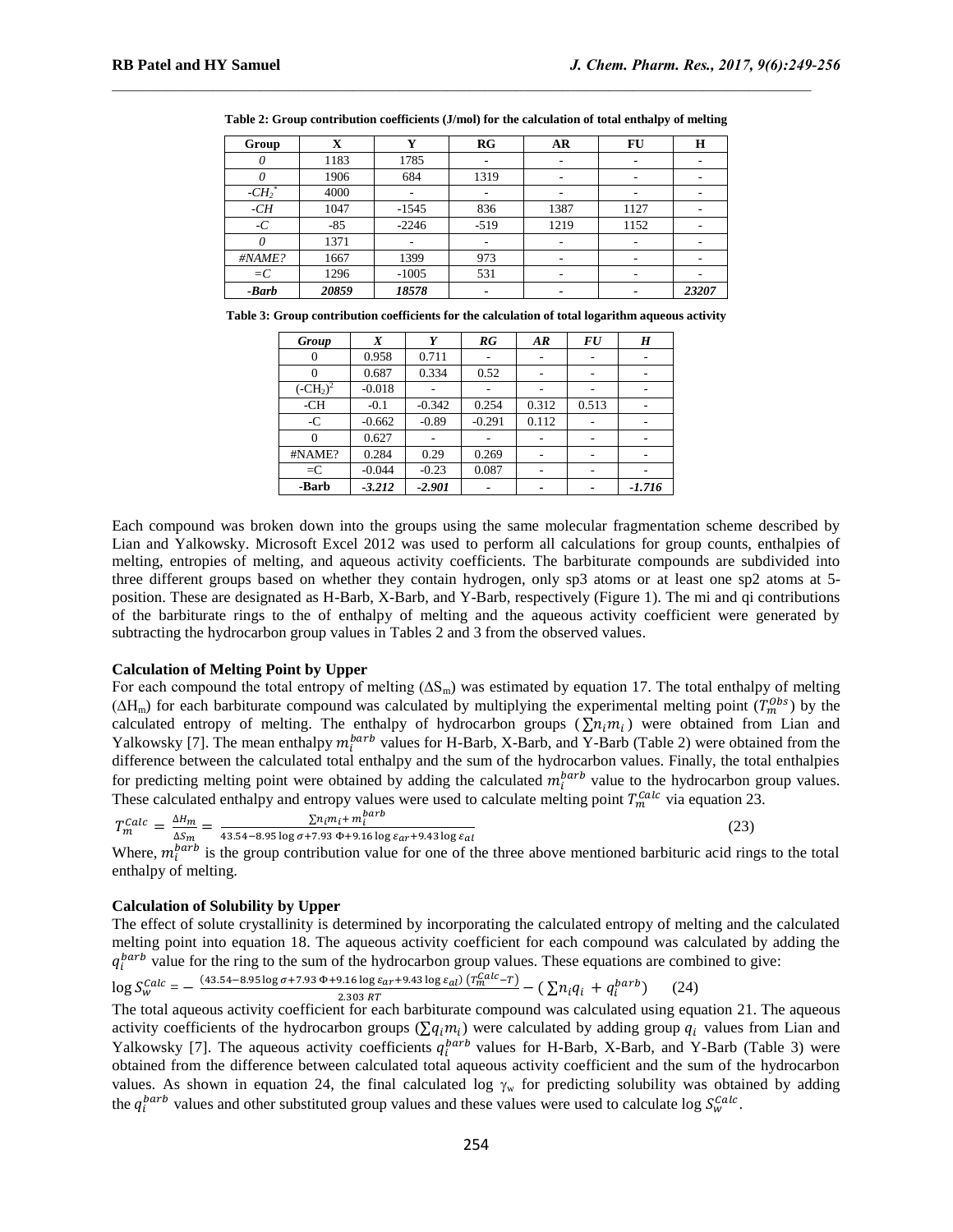# **Calculation of solubility by the GSE**

The General Solubility Equation (GSE) of Yalkowsky provides a simple means of estimating the aqueous solubility of nonelectrolytes in which the logarithm of the octanol-water partition coefficient is used to represent the aqueous activity coefficient and equation 20 is used as the ideal solubility. Thus

 $\mathcal{L}_\text{max}$ 

 $\log S_w = 0.5 - \log P - 0.01$  (*MP*-25) (25)

Where, P is the octanol-water partition coefficient.

# **RESULTS AND DISCUSSION**

# **Melting Point**

The observed and predicted melting points of the barbiturates are shown in Figure 2. Note that the negative and positive residual values of Table 1 correspond to underestimates and overestimates in the prediction respectively. In order to calculate the total enthalpy of classical barbiturates, we need to calculate enthalpic group contribution of barbiturate ring as the UPPER model of hydrocarbons does not account for the non-hydrocarbon moiety. The melting points were generated by incorporating the group m<sub>i</sub> values of Lian and Yalkowsky along with the appropriate barbituric acid ring coefficient. Note that these three  $m_l^{bar}$  values are the only regression generated enthalpic parameters used to predict melting points. The average absolute error (AAE) in the prediction of melting points is 20.6° for 44 barbiturates.



**Figure 2: Observed vs. predicted melting point (K). () all barbiturates compounds used in the training dataset to generate values and (-) the line of identity**

## **Aqueous Solubility**

The observed and predicted logarithms of aqueous solubility by the UPPER model are shown in the Figure 3. Again, the new entropic descriptors and only one of the three fitted  $q_i^{barb}$  values are used to predict solubility of each compound. The average absolute error for predicting aqueous solubility using the UPPER and GSE models is 0.57 and 0.38 respectively. As shown in Figure 3 these predicted solubility values are in a good agreement with the experimental values. As expected, the GSE model can predict the solubility of barbiturates more accurately, as it uses observed melting point, which might not be available for all compounds in the early stages of drug discovery. UPPER, on the other hand, requires no experimental data and thus can be used in drug design.



**Figure 3: Observed vs. predicted logarithm aqueous solubility using upper. () All barbiturates compounds used in the training dataset**  to generate  $q_i^{barb}$  values and (-) the line of identity

**Table 4: Statistical results for melting point and aqueous solubility**